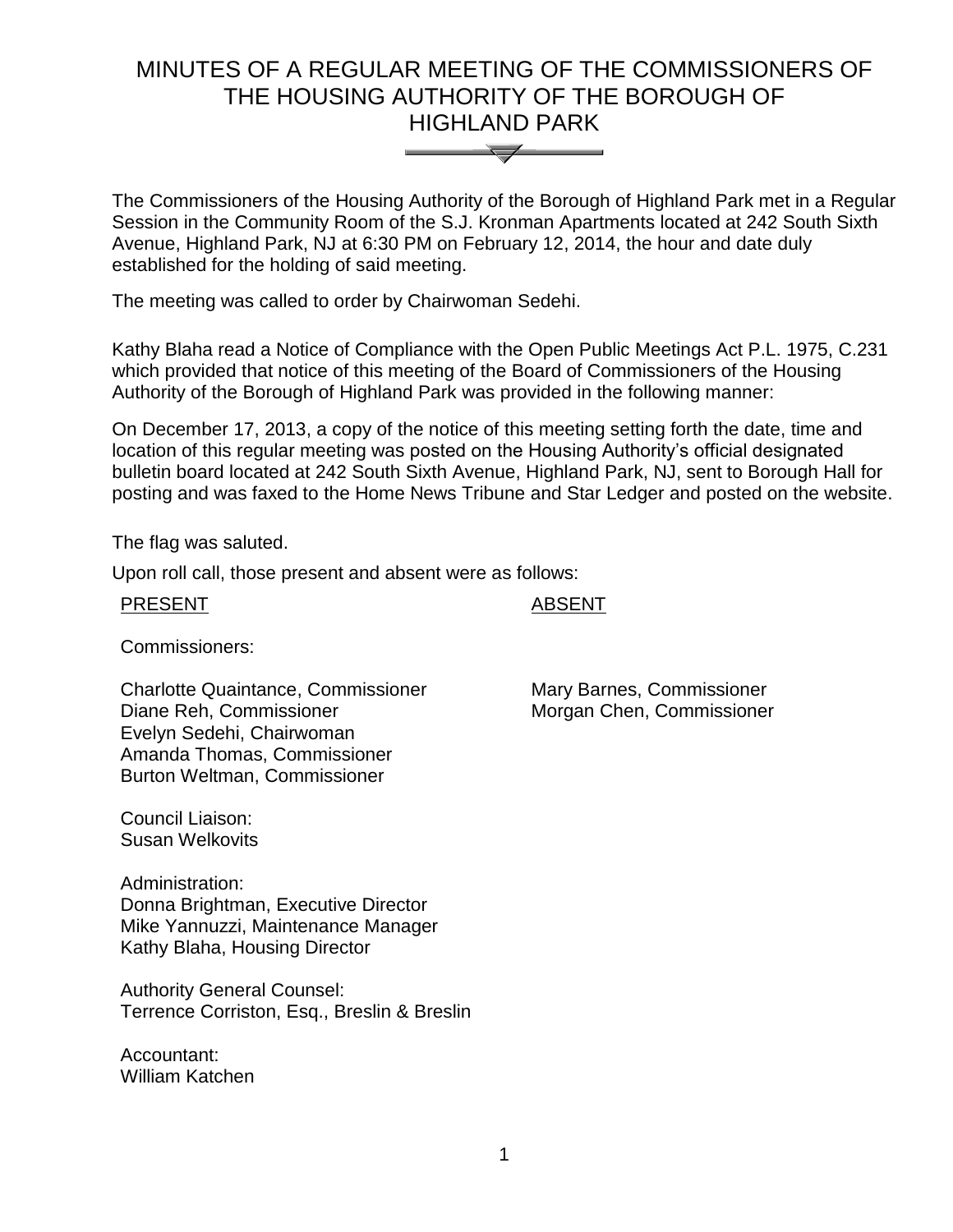# Minutes

A motion to approve the minutes of the reorganization meeting held on January 8, 2014 was made by Commissioner Reh and seconded by Commissioner Thomas.

| <b>ROLL CALL:</b> | Barnes Chen Quaintance Reh Sedehi Thomas Weltman |
|-------------------|--------------------------------------------------|
| AYES:             | Quaintance Reh Sedehi Thomas Weltman             |
| NAYS:             | <b>None</b>                                      |
| Abstain:          | <b>None</b>                                      |
| Absent:           | Barnes Chen                                      |

The Chair thereupon declared said motion approved.

A motion to approve the minutes of the regular meeting held on January 8, 2014 was made by Commissioner Reh and seconded by Commissioner Thomas.

| <b>ROLL CALL:</b> | Barnes Chen Quaintance Reh Sedehi Thomas Weltman |
|-------------------|--------------------------------------------------|
| AYES:             | Quaintance Reh Sedehi Thomas Weltman             |
| NAYS:             | <b>None</b>                                      |
| Abstain:          | <b>None</b>                                      |
| Absent:           | Barnes Chen                                      |

The Chair thereupon declared said motion approved.

#### Public Comment

Ms. Van Lieu, 4H, stated that a tenant's guests were arguing at 7 AM on a Sunday in the front of the building.

Executive Director Brightman asked if she informed staff.

Ms. Van Lieu stated that she did not.

Executive Director Brightman stated that she needed to as tenants are held responsible for their guests' behavior.

Ms. Johnson, Apt. #208, wanted to know why the extermination spraying has ceased.

Executive Director Brightman responded that we follow an integrated pest management system which only sprays if there is an issue.

Ms. Johnson went on to explain that we should spray as prevention. She also stated that the contractor who does the landscaping and snow removal leaves a lot to be desired. She stated that the light on the lamp post by 614 was out for a long time and mentioned that her neighbors put the garbage out whenever. She asked if we could please send a notice to them to follow the collection schedule.

Chairwoman Sedehi thanked her for coming as we do not get a lot of participation from the family units.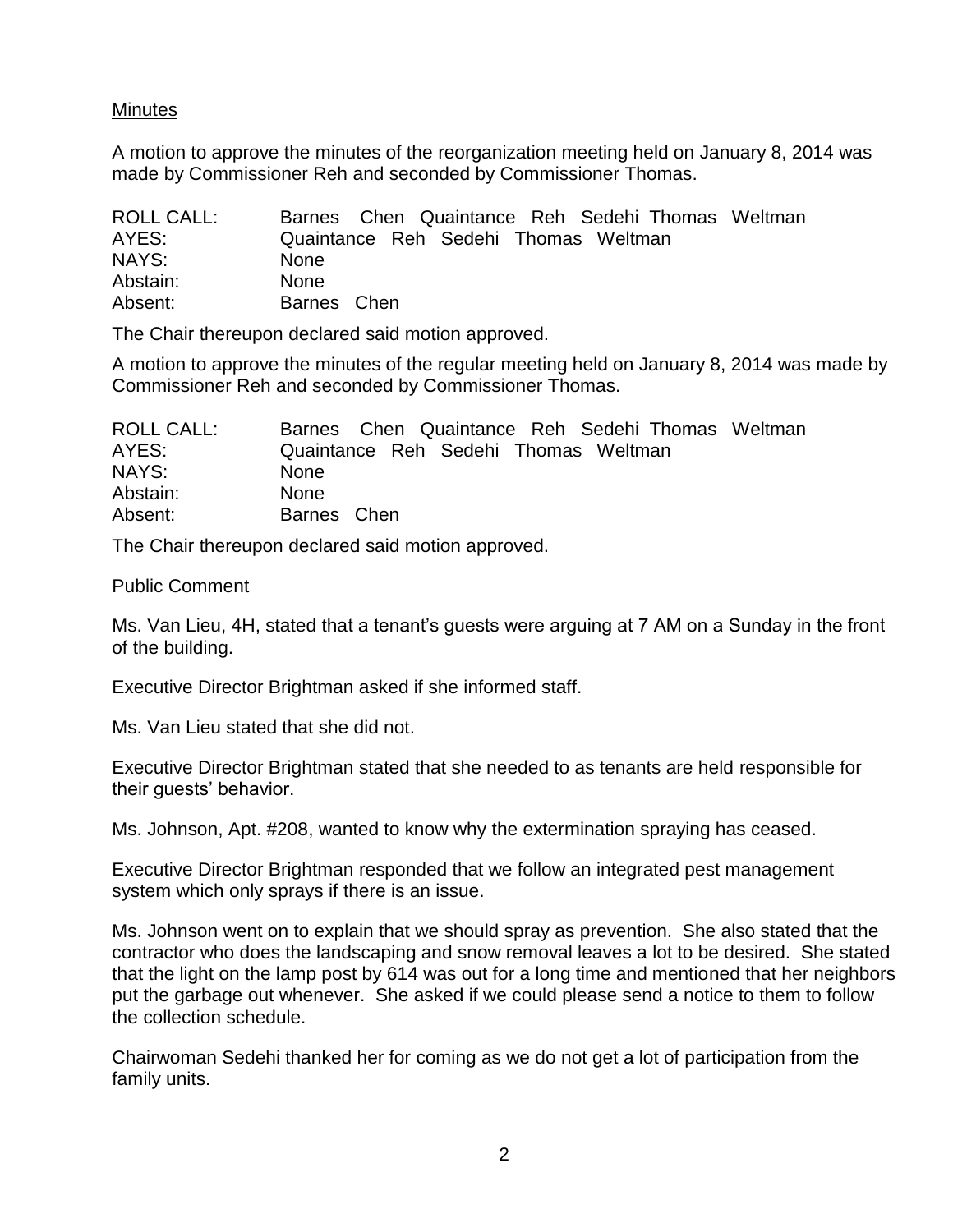# **Communications**

Commissioner Weltman commented that Highland Park is in a good position to receive RAD funding if additional units were authorized.

# Reports

# Executive Director Brightman's Report – no comments

Attorney's Report – Counsel Corriston reported that the Fair Housing Complaint was answered and sent to HUD. The complaint centered around a tenant's position on the transfer list.

Accountant's Report – William Katchen stated that there are three (3) budget resos for consideration: a late filing resolution (this can't be helped as we did not know our funding levels); a state budget and the HUD operating budget. He stated that HUD has increased its funding percentages from 82% to 88%, an increase of 6 percent. Voucher administration has increased and the HAP is funded at 99% which will allow us to lease more Section 8 tenants.

Mr. Katchen directed the BOC to page SS-10 and SS-11, the operating budget. He stated that these budget figures are based on 2012 actuals. The utilities are based on a three (3) year average. The budget allows for a slight increase in staff salaries. He noted that insurance costs have decreased slightly and that employee health benefits have increased by 10% and pension cost has decreased slightly.

He noted that the budget shows a deficit of \$14,270 because HUD is not fully funding PHA's. If we were 100% funded we would have a \$8,000 surplus!!

Despite all of the above the budget reserve surplus is \$386,854.

Staff Reports – no comments

Committee Reports – Chairwoman Sedehi referred to the letter she sent each commissioner assigning committee chairs as follows:

Commissioner Chen – Building & Grounds Commissioner Thomas – Finance Commissioner Weltman – Policy Commissioner Quaintance – Personnel Commissioner Barnes – Tenant Relations Commissioner Reh – At Large

She noted that hearing officer Ray Nolan's wife passed away.

## RESOLUTIONS

a) Reso #2014-4 – Award Contract for the Backsplash Installation

Motion moved by Commissioner Reh and seconded by Commissioner Weltman to adopt Resolution #2014-4.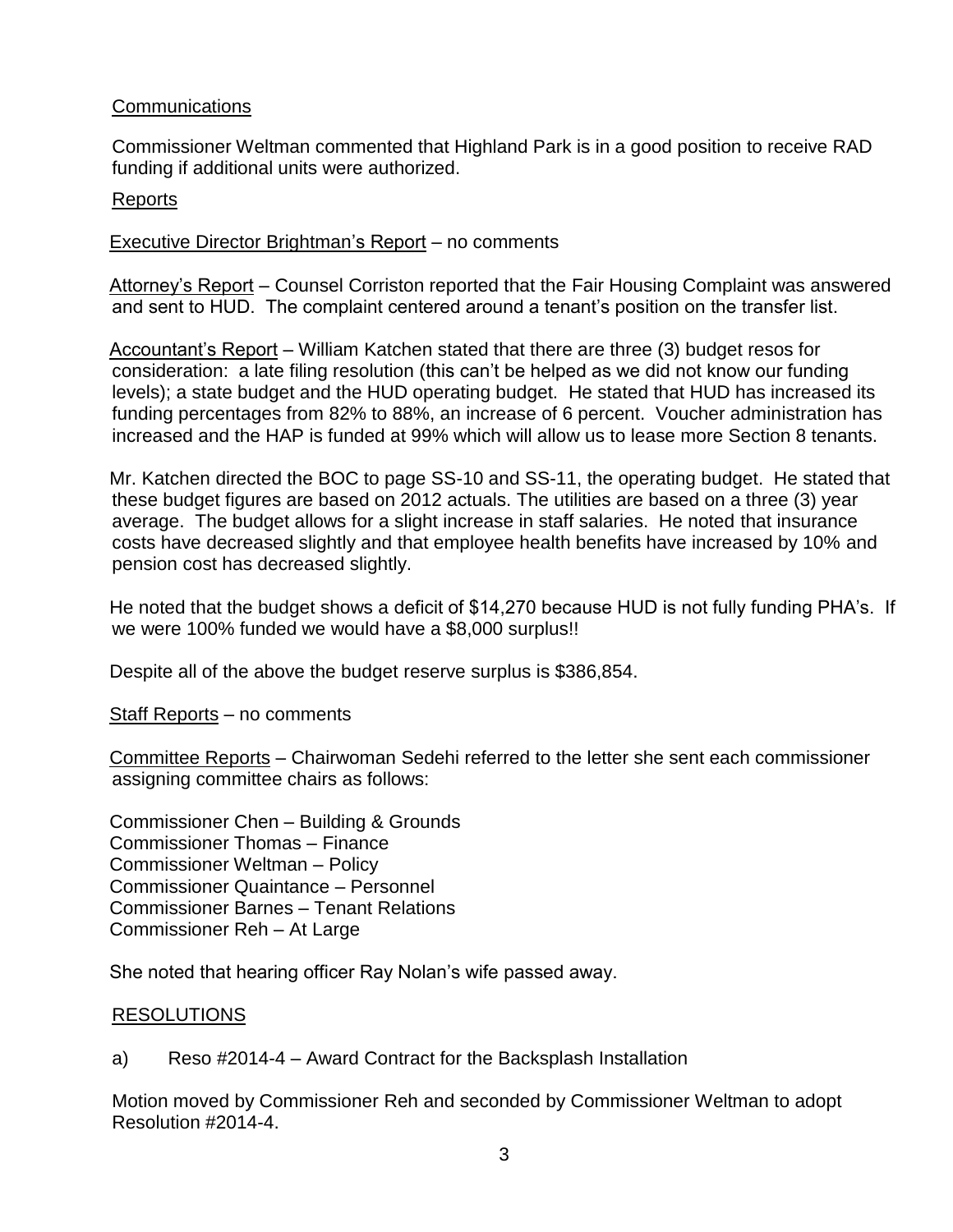# **Discussion**

Executive Director Brightman noted that in the Now, therefore, part of the resolution it should read \$34,608 not \$25,000.

| <b>ROLL CALL:</b> | Barnes Chen Quaintance Reh Sedehi Thomas Weltman |
|-------------------|--------------------------------------------------|
| AYES:             | Quaintance Reh Sedehi Thomas Weltman             |
| NAYS:             | <b>None</b>                                      |
| Abstain:          | <b>None</b>                                      |
| Absent:           | Barnes Chen                                      |

The Chair thereupon declared said motion approved.

b) Reso #2014-5 – Designate Fee Accountant

Motion moved by Commissioner Reh and seconded by Commissioner Thomas to adopt Resolution #2014-5.

**Discussion** 

Commissioner Weltman asked who the evaluators were.

Chairwoman Sedehi answered Commissioners Reh and Thomas.

Commissioner Weltman asked that the evaluators be put in the Reso.

The Board of Commissioners congratulated William Katchen.

| <b>ROLL CALL:</b> | Barnes Chen Quaintance Reh Sedehi Thomas Weltman |
|-------------------|--------------------------------------------------|
| AYES:             | Quaintance Reh Sedehi Thomas Weltman             |
| NAYS:             | <b>None</b>                                      |
| Abstain:          | <b>None</b>                                      |
| Absent:           | Barnes Chen                                      |

The Chair thereupon declared said motion approved.

c) Reso #2014-6 – Adopting Monthly Bill List

Motion moved by Commissioner Weltman and seconded by Commissioner Reh to adopt Resolution #2014-6.

#### **Discussion**

Commissioner Weltman asked about check #12478 (Aleman Carpet.)

Executive Director Brightman stated that this was for 76 kitchen floors and Apt. 1D had all linoleum installed as it is a handicapped apartment.

| <b>ROLL CALL:</b> |             | Barnes Chen Quaintance Reh Sedehi Thomas Weltman |  |  |
|-------------------|-------------|--------------------------------------------------|--|--|
| AYES:             |             | Quaintance Reh Sedehi Thomas Weltman             |  |  |
| NAYS:             | <b>None</b> |                                                  |  |  |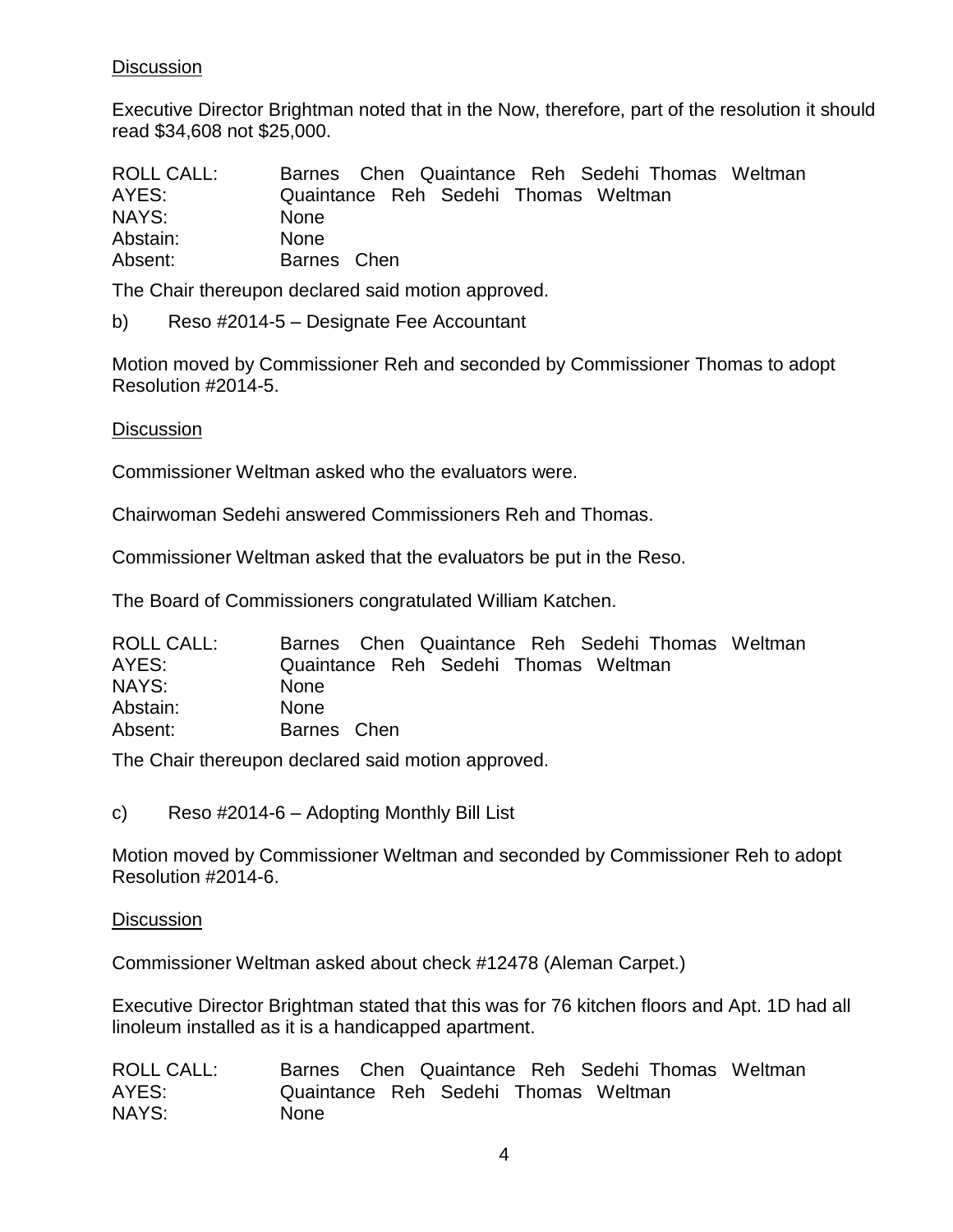| Abstain: | None        |  |
|----------|-------------|--|
| Absent:  | Barnes Chen |  |

The Chair thereupon declared said motion approved.

d) Reso #2014-7 – Reso Approving the Late Filing of the 2014 Budget

Motion moved by Commissioner Reh and seconded by Commissioner Weltman to adopt Resolution #2014-7.

#### **Discussion**

Commissioner Weltman wanted to know about what was being approved. He stated that the word should be "acknowledge" as we are not "approving" anything.

Commissioner Reh asked if the late filing could have been avoided.

Mr. Katchen stated that it could not as we did not get the HUD funding levels until January when Congress adopted the budget.

| <b>ROLL CALL:</b> | Barnes Chen Quaintance Reh Sedehi Thomas Weltman |
|-------------------|--------------------------------------------------|
| AYES:             | Quaintance Reh Sedehi Thomas Weltman             |
| NAYS:             | <b>None</b>                                      |
| Abstain:          | <b>None</b>                                      |
| Absent:           | Barnes Chen                                      |

The Chair thereupon declared said motion approved.

e) Reso #2014-8 – HPHA Budget Reso for FY 4/114 to 3/31/15

Motion moved by Commissioner Weltman and seconded by Commissioner Reh to adopt Resolution #2014-8.

## **Discussion**

Commissioner Weltman asked who is presenting the budget.

Executive Director Brightman responded that she was.

Commissioner Weltman stated that the resolution should reflect that.

Commissioner Reh asked if shared services were having an impact in the budget.

Mr. Katchen responded, yes, it helps.

Commissioner Reh stated that the budget is pretty straightforward and the BOC has little to do.

Commissioner Weltman asked what the budget surplus could be used for.

Mr. Katchen said it's a rainy day fund.

Commissioner Reh asked if HUD could take it.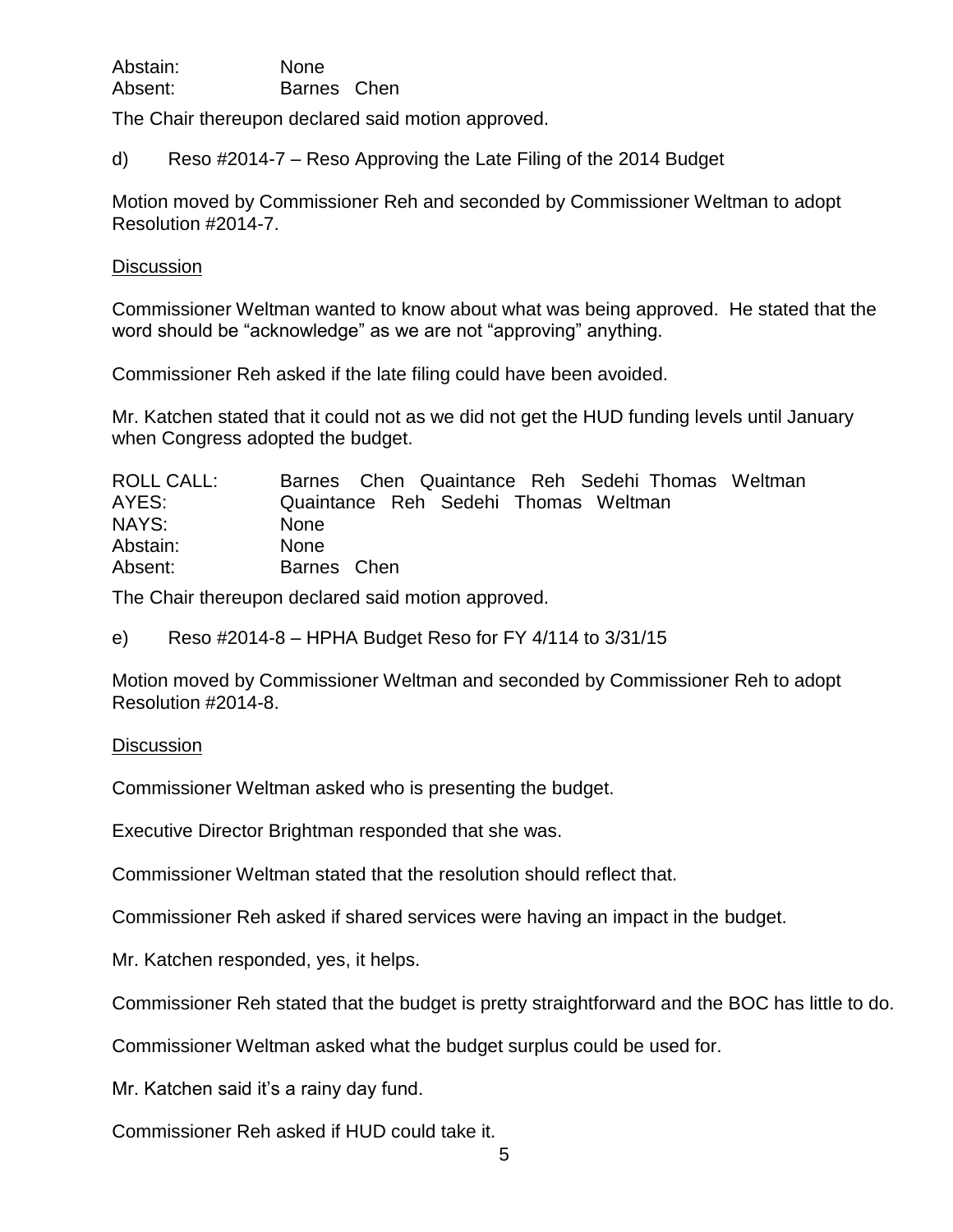Mr. Katchen stated that HUD did that last year and taking more this year is unlikely.

| <b>ROLL CALL:</b> | Barnes Chen Quaintance Reh Sedehi Thomas Weltman |
|-------------------|--------------------------------------------------|
| AYES:             | Quaintance Reh Sedehi Thomas Weltman             |
| NAYS:             | <b>None</b>                                      |
| Abstain:          | <b>None</b>                                      |
| Absent:           | Barnes Chen                                      |

The Chair thereupon declared said motion approved.

f) Reso #2014-9 – HPHA Operating Budget Reso Approving the Budget for FYE 3/31/15

Motion moved by Commissioner Weltman and seconded by Commissioner Quaintance to adopt Resolution #2014-9.

#### **Discussion**

Commissioner Weltman noted that the attorney's name needed to be changed.

| ROLL CALL: | Barnes Chen Quaintance Reh Sedehi Thomas Weltman |
|------------|--------------------------------------------------|
| AYES:      | Quaintance Reh Sedehi Thomas Weltman             |
| NAYS:      | <b>None</b>                                      |
| Abstain:   | <b>None</b>                                      |
| Absent:    | Barnes Chen                                      |

The Chair thereupon declared said motion approved.

g) Reso #2014-10 – Designate General Counsel

Motion moved by Commissioner Weltman and seconded by Commissioner Sedehi to adopt Resolution #2014-10.

#### **Discussion**

Commissioner Weltman asked that we add to the Reso who evaluates the proposals.

| <b>ROLL CALL:</b> | Barnes Chen Quaintance Reh Sedehi Thomas Weltman |
|-------------------|--------------------------------------------------|
| AYES:             | Quaintance Reh Sedehi Thomas Weltman             |
| NAYS:             | <b>None</b>                                      |
| Abstain:          | <b>None</b>                                      |
| Absent:           | Barnes Chen                                      |

The Chair thereupon declared said motion approved.

The BOC congratulated Counsel Corriston.

Second Public Comment

M.P. wanted to know when the backsplashes will be installed.

Executive Director Brightman stated that it will be shortly.